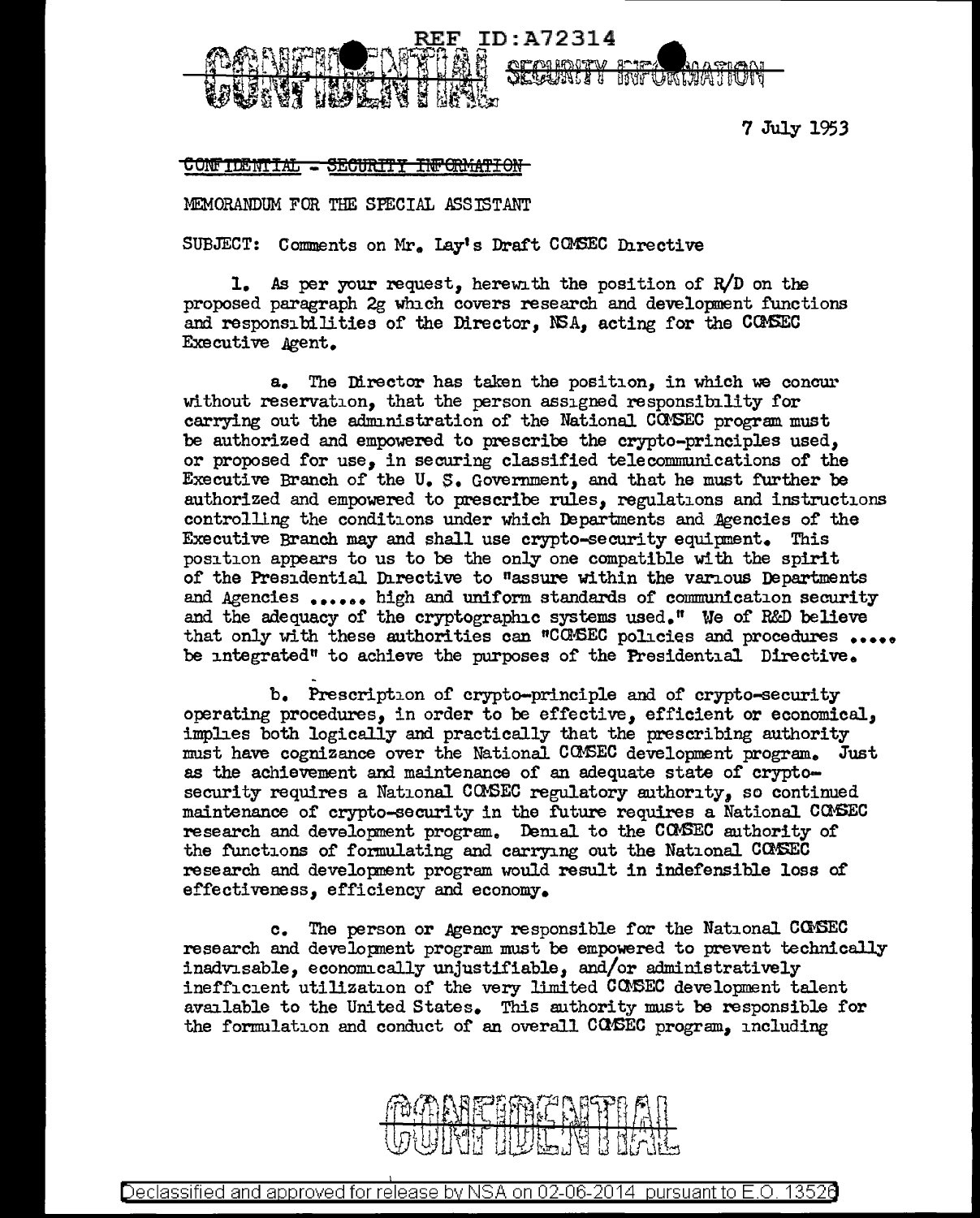

## <u>CONFIDENTIAL - SECURITY INFORMATION</u>

----------------- - -

research and developnent, but he must not be denied the use of various departmental facilities, nor must he be limited to "projects of common concern". To the extent that conmnmications security is of national concern, the crypto-pnnciples and crypto-equipments developed anywhere in the world for the potential use of any organization of the Executive Branch of the U. s. Government are matters of national interest, inasmuch as a weak system used by one Agency is thoraughly capable of nullifying the protection afforted by a sound system employed by all the other .Agencies of the Govermnent. Therefore, seen from the technical viewpoint, it is essential to the national security that the  $U_s$ .  $S_s$  COMSEC Authority supervise a single program rather than merely "review and coordinate" a diversity of  $COMSEC$  programs of a development nature.

d. This supervision, in order to be effective in achieving the obJectives defined in the Presidential Memorandum, must include authority and responsibility for establishing and conducting the program, for reviewing the program frequently, and for assigning and supervising elements of the program conducted by the various Departments and Agencies. This appears to us to constitute the minimum authority necessary to provide any significant assurance of high and umform protection for classified Federal telecommunications.

e. The authorizing directive should clearly srecify the conditions under which COMSEC research and development projects will be initiated and carried out by the various Departments and Agencies, and it should clearly specify that the COMSEC authority will mobilize all appropriate research and development facilities of the Government in the most effective manner possible. In so doing it should make clear requirements for such logistic support and the manner in which and the extent to which the CONSEC authority may obtain it.

2. In summary, we feel that the substance of paragraph 2g of the draft document prepared by the Department of Defense, 3 March 1953, must be retained, whereas Mr. Lay's revision thoroughly eliminates all its substance. The responsibilities of the CONSEC authority which must be included are:

a. Prior program approval.

b. Establishment and conduct of an adequate program.

c. Assigmnent and supervision of CCM3EC research and development projects.



2